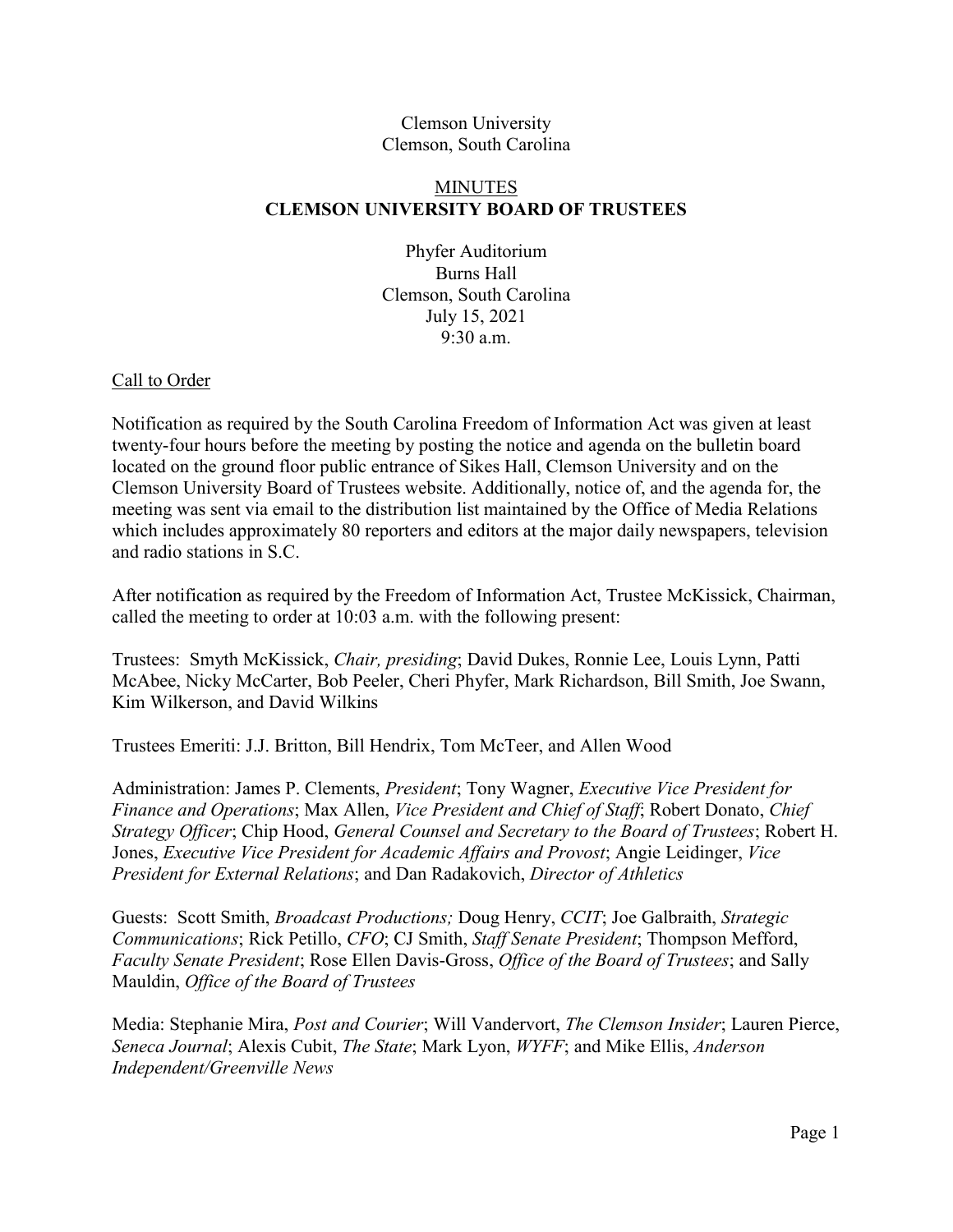Sally Mauldin completed a roll call and noted a quorum was present.

Joe Galbraith introduced the members of the media.

## Action Items:

Consent Agenda – Chairman McKissick presented the Consent Agenda for approval:

- 1. Approval of Minutes
	- a. Spring Quarterly Full Board Minutes April 23, 2021
	- b. Full Board Web/Teleconference Minutes  $-$  May 4, 2021
	- c. Full Board Web/Teleconference Minutes June 3, 2021
	- d. Executive and Audit Committee Minutes April 23, 2021
	- e. Committee Web/Teleconference Minutes
		- i. Compensation Committee  $-May 11, 2021$
		- ii. Finance and Facilities Committee  $-$  July 7, 2021
- 2. Educational Policy Committee
	- a. Receive as information the reports for the Committee
		- i. Faculty Representative to the Board of Trustees Report
		- ii. Faculty Senate Report
- 3. Agriculture and Natural Resources Committee
	- a. Receive as information the reports for the Committee
- 4. Compensation Committee
	- a. Receive as information the reports for the Committee
- 5. Executive and Audit Committee Action Item:
	- a. Approval of FY22 Audit Plan
	- b. Receive as information the reports for the Committee
- 6. Finance and Facilities Committee
	- a. Receive as information the reports for the Committee i. Staff Senate Report
- 7. Institutional Advancement Committee
	- a. Receive as information the reports for the Committee
- 8. Research and Economic Development Committee
	- a. Receive as information the reports for the Committee
- 9. Student Affairs Committee
	- a. Receive as information the reports for the Committee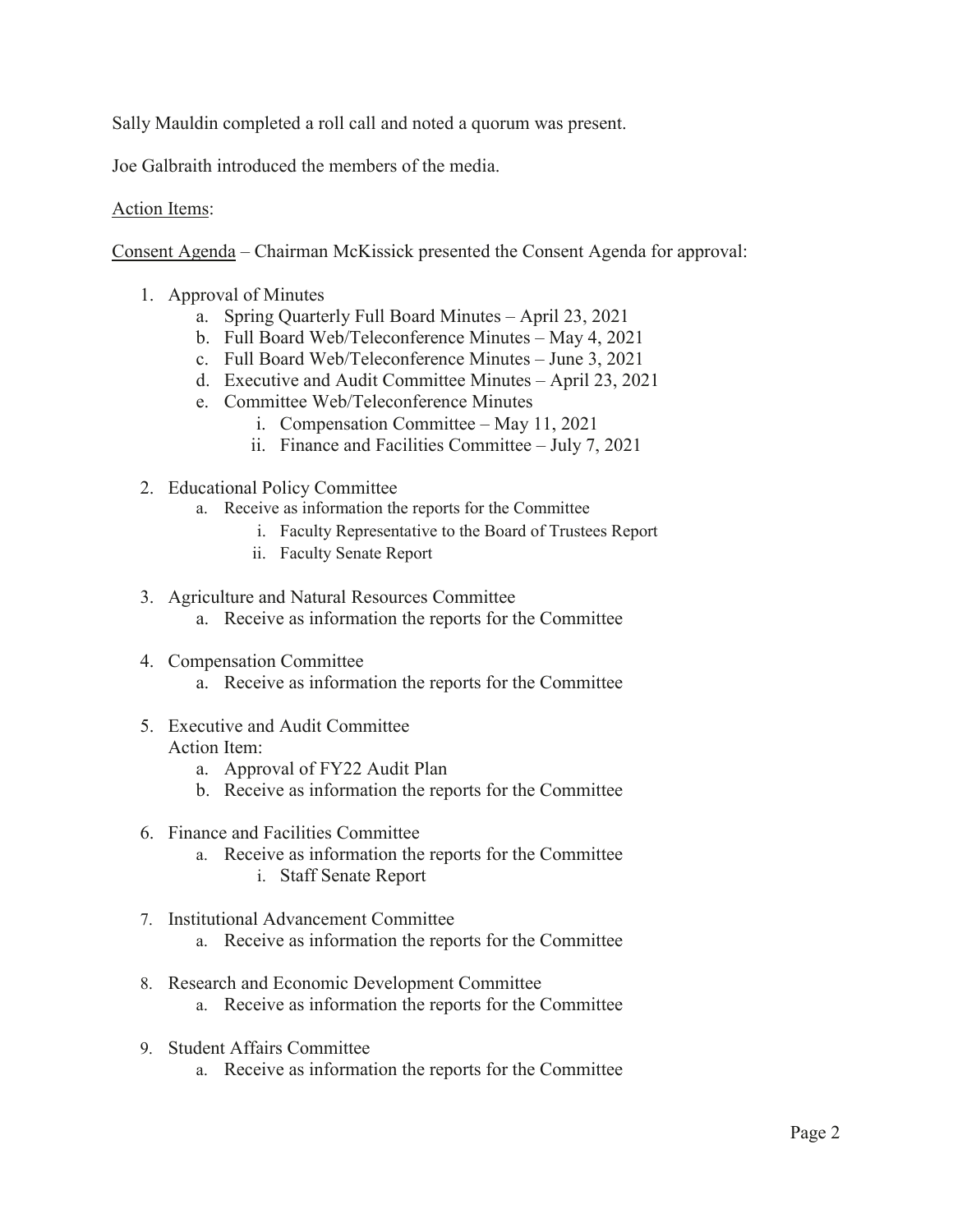Trustee Wilkerson moved to approve the consent agenda. Trustee Wilkins seconded the motion. The motion was approved unanimously.

Chairman McKissick recessed the full Board meeting.

Trustee Peeler convened the Educational Policy Committee. All members were present.

Approval: New Center: National Bobwhite Conservation Initiative – Bob Jones presented the proposed center. Clemson has been selected by the National Bobwhite Technical Committee and the National Bobwhite Conservation Initiative (NBCI) Management Board to be the new home of the National Bobwhite Conservation Initiative and serve in a national leadership capacity comanaging the operations and enabling the implementation of the NBCI. Clemson will take the place of the University of Tennessee, who has hosted NBCI since 2010. The proposed National Bobwhite Conservation Initiative (NBCI) is a 25-state wildlife agency and conservation organization partnership focusing on national leadership in private and public lands conservation efforts for northern bobwhite quail and other wildlife species.

Trustee Phyfer moved to approve the new center. Trustee Swann seconded the motion. The motion was approved unanimously.

Trustee Peeler adjourned the Educational Policy Committee meeting.

Chairman McKissick reconvened the full Board meeting. All members were still present.

Approval: New Center: National Bobwhite Conservation Initiative – Provost Jones presented the proposed center.

Trustee Phyfer moved to approve the new center. The motion was approved unanimously.

Approval: FY22 Budget  $-$  Rick Petillo presented the FY22 budget.

Trustee Phyfer moved to approve the FY22 budget. Trustee Lee seconded the motion. The motion was unanimously approved.

Approval: Acquisition of Property from Georgetown Hospital System – Mr. Wagner presented the request to pursue negotiation of a proposed acquisition of up to 65 acres of undeveloped timber property in Georgetown, SC adjacent to Weehaw Plantation. Clemson University has been approached regarding a gift of approximately 1,000 acres known as Weehaw Plantation outside of Georgetown. This property is located where the Black and Great Pee Dee Rivers converge and provides a multi-faceted ecosystem which could provide an extension of the research and education conducted at Baruch Institute while also providing a permanent home for Clemson along the coast. Furthermore, all of the property to be acquired is under a conservation easement which only enhances the type of programming which is envisioned for the property. Given the timing associated with acquiring the property, the Clemson University Land Stewardship Foundation would pursue the gift with a lease back and memorandum of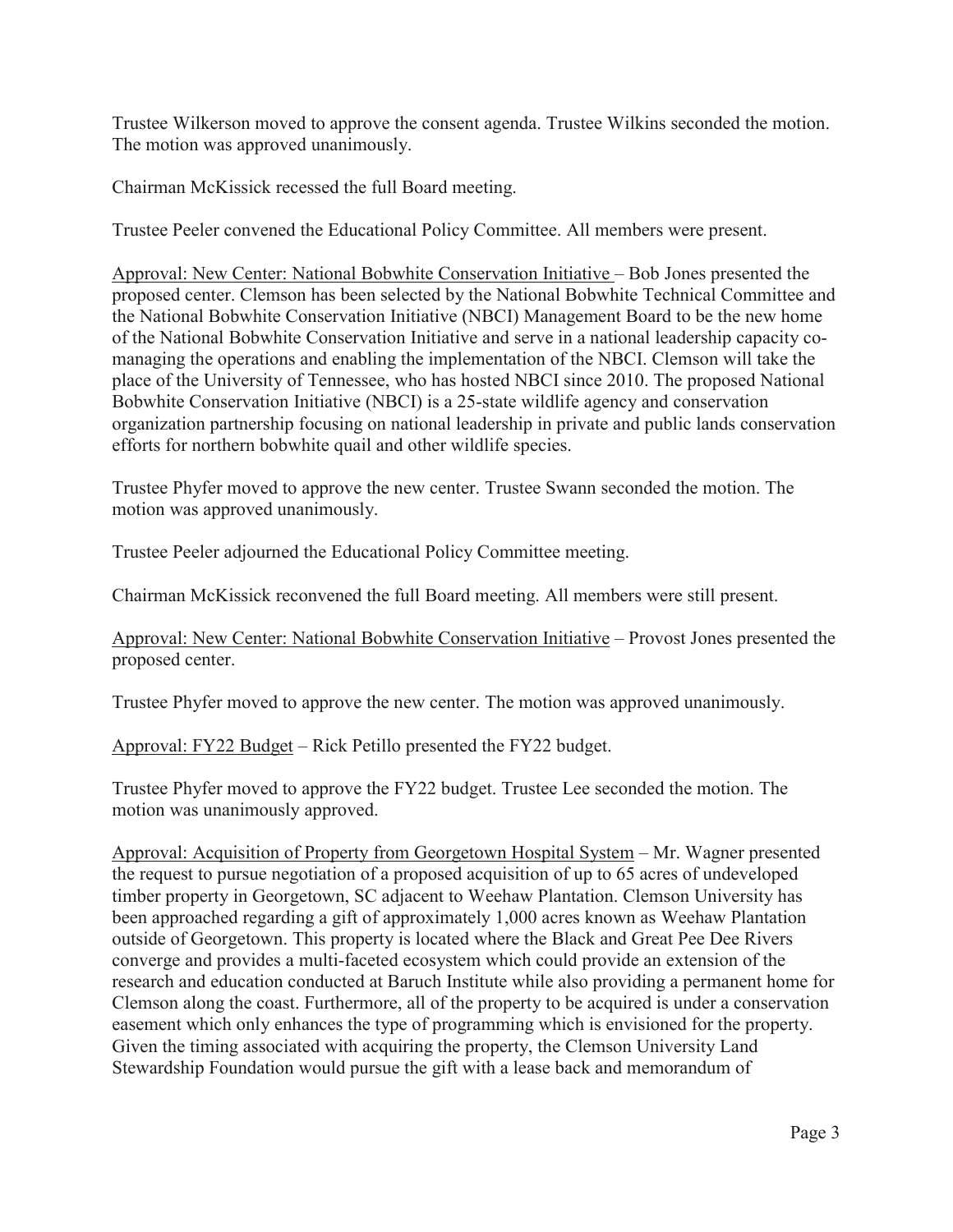understanding to be developed between the Foundation and the University regarding oversight and management of the property.

In addition to this property, the University also has the opportunity to acquire up to 65 acres adjacent to Weehaw along Highway 701 and Wedgefield Road. This property was once part of Weehaw Plantation and has been identified as surplus property by its current owner. As formerly part of Weehaw, this property at one time was subject to the conservation easement which still resides on the Weehaw property. A determination as to whether the hospital property is still encumbered by the conservation easement has been raised and will have a significant impact on the value of the property. Staff has evaluated the property as unencumbered and understands that without a conservation easement on the hospital property, future ownership and development of the property could have a negative impact on Weehaw and ownership by the University would provide an added layer of protection. However, should it be determined that the conservation easement is still applicable to the property, the value would be significantly less and ownership by the University would not be critical given the inability to develop the property under the easement. Should the latter apply, there would be an opportunity for acquisition of the property for a significantly decreased value.

Trustee McAbee moved to approve acquisition of property from the Georgetown Hospital System. Trustee Smith seconded the motion. The motion was approved unanimously.

Approval: Lease Renewal  $-$  Deep Orange Lab at CU-ICAR  $-$  Mr. Wagner presented the request to renew the lease for the Deep Orange Lab at CU-ICAR. The University requests approval to enter into a new lease for 8,942 square feet at 3 Research Drive, Greenville, SC for Automotive Engineering. This lease will provide for office and lab space for the Deep Orange program. The anticipated lease would allow for a five year lease and is anticipated to begin in May of 2022. The total lease cost is \$156,485 annually for the first year. A 2% escalation will apply beginning in year two of the lease.

Trustee Richardson moved to approve the lease renewal. Trustee Dukes seconded the motion. The motion was approved unanimously.

Approval: Phase I Design Approval  $-$  The Alumni Center  $-Mr$ . Wagner presented the request for Phase I concept approval of \$1,020,000 to begin design of a project to build the Alumni Center. This project is to construct a 100,000 square foot building to provide space for various university and related organization groups including the Clemson University Foundation, Alumni Association, Admissions Office, Development Office, Board of Trustees Staff Offices, Michelin Career Center, and Visitor's Center. Event spaces will be included that will be located at ground level and roof top level. Outdoor amenity areas will be included for special events. Since demolition will be required of the current pro-shop, food service, golf club house, swimming pool, and tennis courts, space will also be allocated for operations associated with The Walker Golf Course to evaluate and replace some of the spaces. The project will include vehicular, pedestrian, and golf cart access to the core areas of the campus.

By constructing 100,000 square feet of space at approximately \$458 per square foot on the periphery of campus, the University can move administrative functions to lower cost space and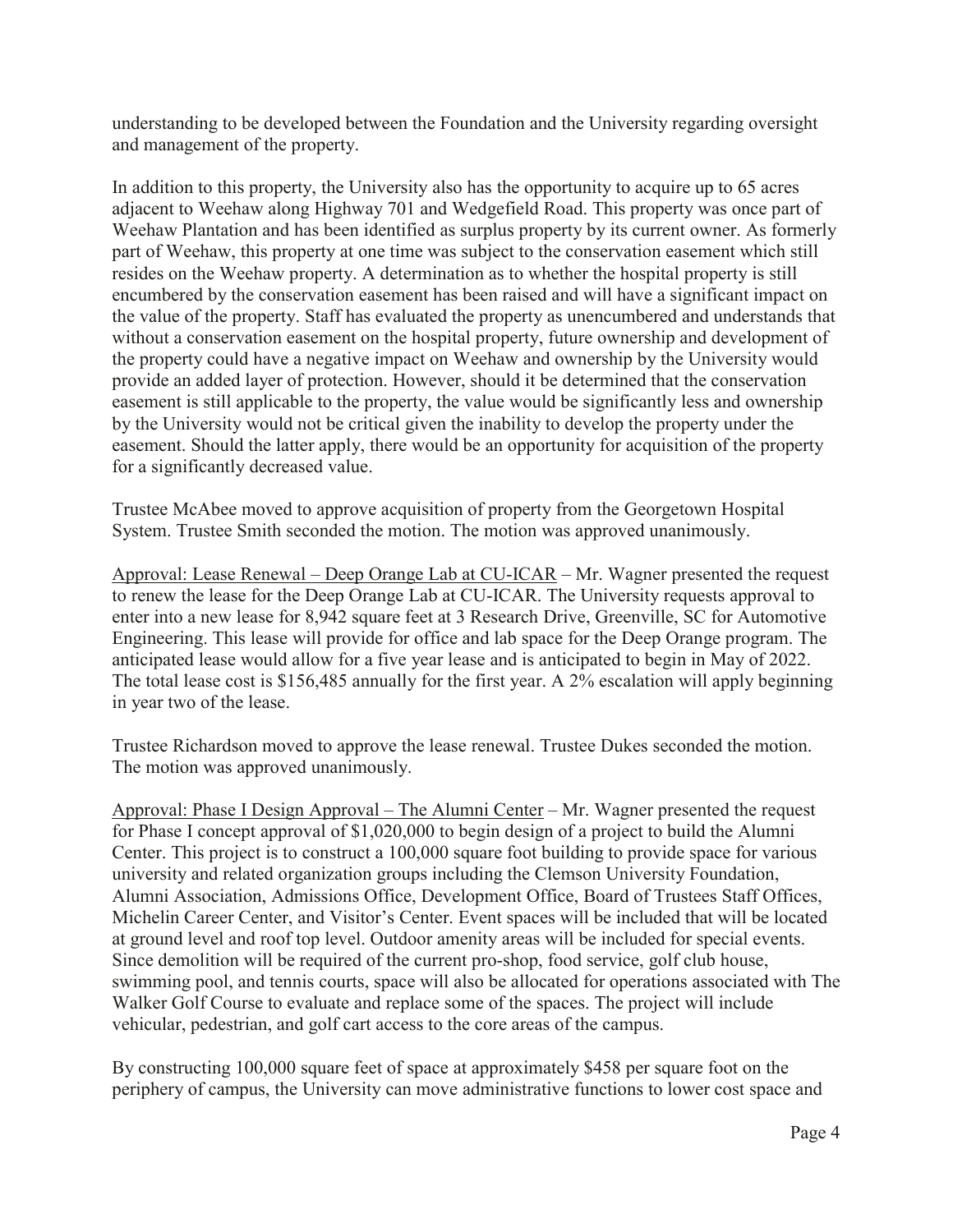repurpose high-value space on and around core campus for student facing purposes. This project will vacate approximately 63,000 square feet of space on or immediately adjacent to the academic and residential core of campus to be used for student facing purposes.

Additionally, collocating and consolidation of Development, Alumni Association, and the Clemson University Foundation at a single location that will improve operational efficiencies and the partnership between these closely related functions. The alignment and presence of these functions in the project is anticipated to generate significant donor interest as reflected in the anticipated funding sources, reducing the overall cost of the project to the University. Additionally, locating these spaces adjacent to the University's existing conference center and event space creates efficiencies by not duplicating event space.

Trustee Peeler moved to approve phase 1 design approval of the Alumni Center. Trustee Richardson seconded the motion. The motion was approved unanimously.

Approval: Phase I and Phase 2 Construction Approval – Capital Projects with Budgets Less than \$5mm – Mr. Wagner presented the request to approve projects that will not need state approval for this fiscal year. For the current fiscal year, permanent improvement projects, as defined in Title 2, Chapter 47 of the 1976 Code, where the cost is at least one million dollars but not greater than five million dollars for public research universities and not greater than two million dollars for all other public institutions of higher learning shall be exempt from the requirements of Section 2-47-50, except that a project shall not be considered approved without an institutions governing board having first voted to approve the project in a public session. Institutions shall provide a report of projects approved by their governing boards pursuant to this provision to the Chairman of the Commission on Higher Education, the Joint Bond Review Committee, and the State Fiscal Accountability Authority by September 30th of the current fiscal year.

# Projects-

- Holtzendorff Hall Elevator Installation \$1,200,000
- Realignment of Old Stadium/ Williamson Road \$4,200,000
- Student Entrepreneurship Accelerator Program \$3,000,000
- Reeves Football Operations Complex Expansion \$4,900,000
- Poe Indoor Practice Field Addition \$4,500,000

**Holtzendorff Hall Elevator Installation** – Funded by Maintenance Repair and Renovation Funds. Holtzendorff Hall has five levels, with ADA access available to four of the five levels through a series of multiple entrances and two antiquated single person lifts. An elevator is needed to provide reasonable accessibility throughout the building. The need for an elevator reaching all levels of the building has been recently highlighted when a handicapped student began working for a group on the mezzanine level, the level which has no ADA access. This group has been relocated to Sirrine until the elevator is complete.

The original project is funded by MR&R for just under \$1 million. The additional needed funds for a restroom relocation needed to accommodate the elevator take the project over the \$1million threshold. Current plans are to that the restroom relocation will begin Dec 2021, after Fall 2021 exams, allowing the disruptive part of the work to occur over Winter Break. The new restroom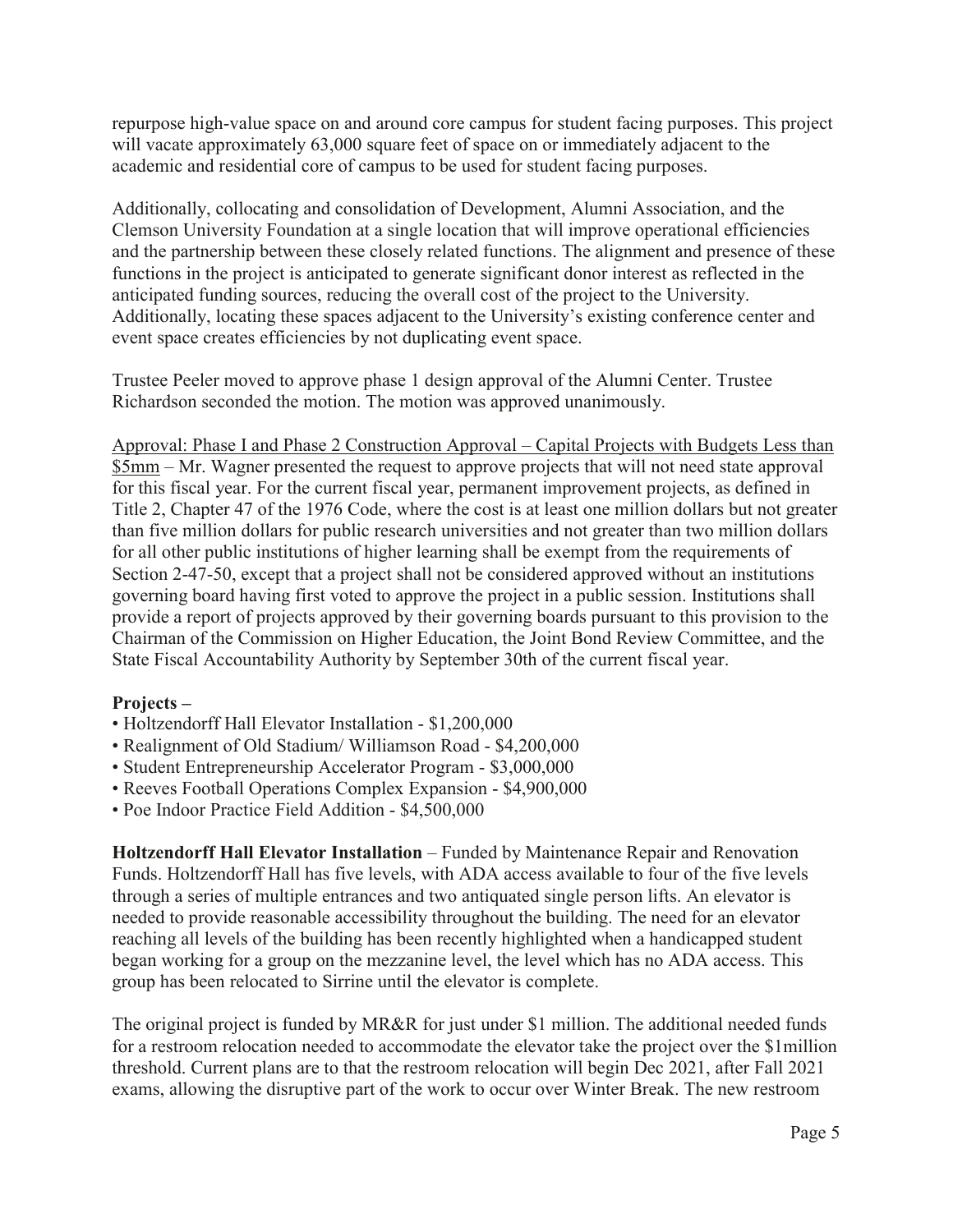will be complete by March 2022. The elevator area demolition will begin in May 2022, and planned construction is 4 months.

**Realignment of Old Stadium/ Williamson Road - Funded by Maintenance and Stewardship** Funds. The existing configuration of Perimeter Road & Williamson Road and Perimeter Road & Old Stadium Road are problematic on several levels. The existing offset configuration of these intersections require pedestrians crossing Perimeter Road between Old Stadium Road and Williamson Road to walk on the Perimeter Road without sidewalks or to cross mid-block at an unsignalized crossing near Old Stadium Road. This creates a pedestrian safety issue and also causes an issue for vehicles turning from Old Stadium Road onto Perimeter Road.

After a comprehensive study of Perimeter Road and Old Stadium Road by campus planners and traffic engineers, the proposed project mitigates this issue by realigning Williamson Road to align with Old Stadium Road, creating one four-leg intersection in place of the two offset threeleg intersections creating signalized crossings for pedestrians across Perimeter Road. Additionally, this proposed configuration would allow the signalization of the northbound approach of Old Stadium Road, improving delays at this approach failing conditions in the existing configuration and providing comparable traffic conditions at the other approaches and at the intersection overall compared to the existing configuration.

**Student Entrepreneurship Accelerator Program** – Funded by Private Gifts and Maintenance and Stewardship Funds. The project will upfit two leased spaces totaling approximately 6,000 square feet at U-Centre in Downtown Clemson to host a student entrepreneurship accelerator program and Spiro Institute of Entrepreneurship. Upfit of this space will include installation of a mezzanine providing an additional 1,000 square feet and improvement of HVAC, electrical, and plumbing systems. Once completed, this startup incubator space will feature collaboration space, dedicated entrepreneurial activity spaces, and meetings spaces for both formal and informal interaction. This hub for entrepreneurship education in Downtown Clemson will be served by state-of-the-art technology allowing it to connect the College of Business to business and industry partners locally, nationwide, and around the world.

**Reeves Football Operations Complex Expansion** – Funded by Athletic Gifts. The Reeves Elite Performance & Wellness Center includes a renovation and expansion of the current Sports Medicine and Outdoor Courts. Designed specifically for student-athlete physical therapy and elite recovery with advanced practices in restoration and rejuvenation, the Wellness Center also includes an enclosure of the current outdoor basketball court to create multi-use space for various health and wellness approaches. Total area of construction is 13,018 square feet.

Poe Indoor Practice Field Addition - Funded by Athletic Gifts. The Poe Indoor Practice Field renovations consist of a new storage room and hydration stations on the East End of the facility, as well as renovations to the West End for expanded restrooms, a NFL Scout Room, Multipurpose Press/Media space, relocation of the Applied Science lab, NFL Locker Room for Recruiting, and the new Student Athlete Branding Institute for use by all student-athletes. Total area of construction is 11,188 square feet.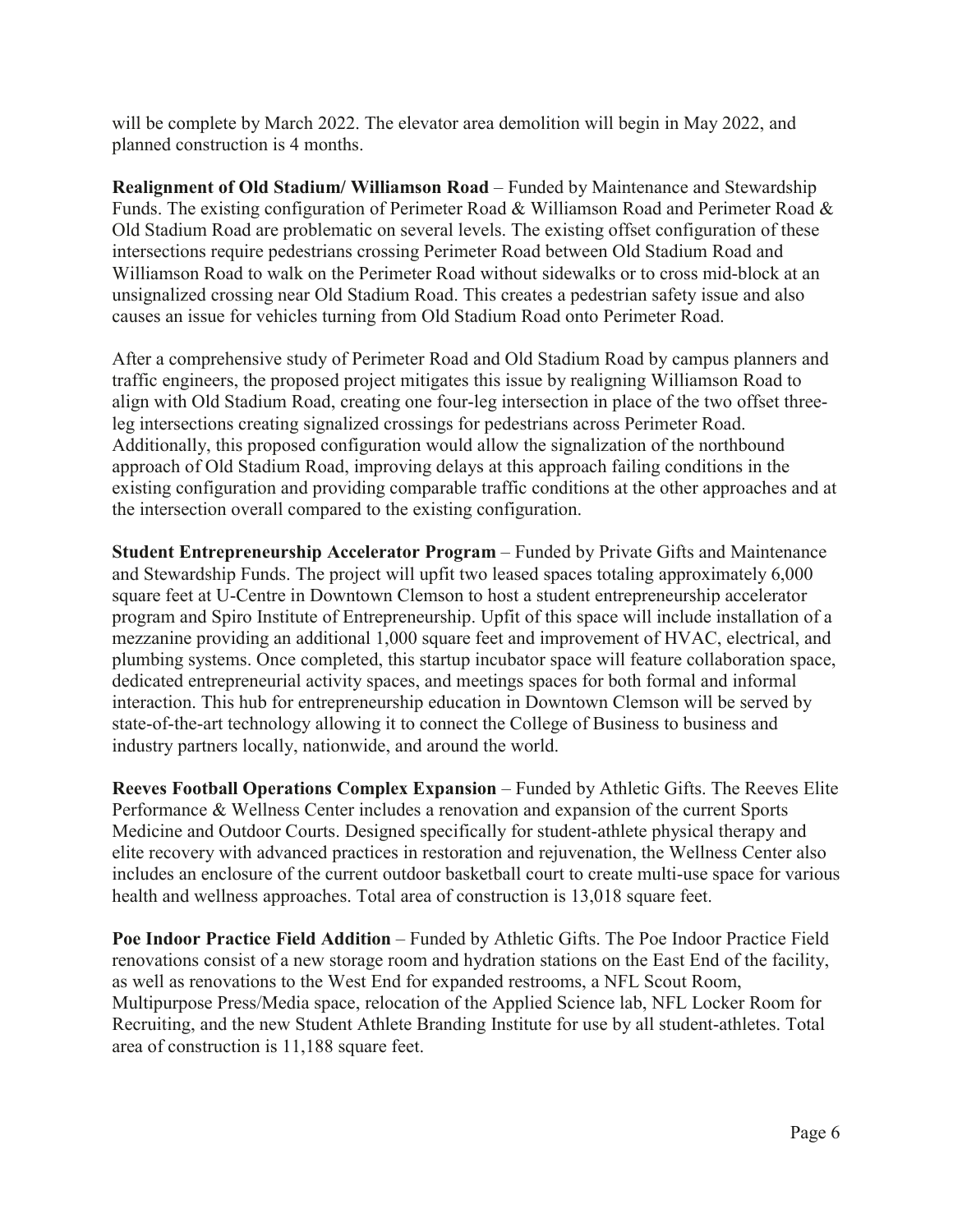Trustee Swann moved to approve phase 1 and phase 2 construction approval of capital projects with budgets less than \$5,000,000. Trustee Wilkins seconded the motion. The motion was approved unanimously.

Approval: Phase 2 Construction Approval  $-$  Core Campus Safety and Revitalization  $-$  Mr. Wagner presented the request for phase 2 approval of \$21,000,000 construction budget to relocate University Facilities from Core Campus. The purpose of this project is to create a safer environment for students in the middle of campus while revitalizing the area with studentcentered programs. Most maintenance, utility, custodial and associated staff for the University are located in deteriorating space in the heart of the student residential and recreation district. Facilities maintenance shops and warehouses are located within 30 yards of the recently completed Core Campus Residence Hall and are in a path that impedes student movement between main residential areas, student parking and the Fike Recreation Center.

Relocating these activities away from core campus will enhance safety and is consistent with the University's overall strategy of returning core E&G space to student-facing purposes. This will remove approximately 100 service vehicles and equipment, including tractors, lifts and backhoes, from the current location and eliminate dozens of daily deliveries and contractor vehicles that must travel in this dense student pedestrian area. Once University Facilities is moved, the existing shop and warehouse space can be demolished to provide for safer pedestrian access to this core of campus and the site will be available for future academic or residential development as appropriate.

A significant portion of the project will involve constructing replacement facilities at the Ravenel Center to relocate University Facilities and related departments from the campus core to the perimeter to increase student safety. The replacement facilities will include approximately 30,000 square feet of office space and approximately 35,000 square feet of shop, warehouse, storage, and shed spaces.

The project will also address renovating approximately 34,000 square feet of subsequently vacated space for student-oriented uses, such as the Campus Activities Department, the Office of Community and Ethical Standards and other associated programs. This renovation work is critical to vacating the Union so that it and Johnstone can be demolished.

Trustee Dukes moved to approve phase 2 construction approval for Core Campus Safety and Revitalization. Trustee Phyfer seconded the motion. The motion was approved unanimously.

Approval: Resolution Requesting Issuance of State Institution Bonds to Finance Construction of Core Campus Safety and Revitalization – Mr. Wagner presented the proposed bond resolution.

Trustee Wilkerson recused herself due to a potential conflict of interest. Trustee Dukes moved to approve the bond resolution. Trustee Smith seconded the motion. The motion was approved unanimously.

Approval: Phase 2 Construction Approval – Memorial Stadium Renovations – Mr. Wagner presented the request for phase 2 construction approval for Memorial Stadium renovations. This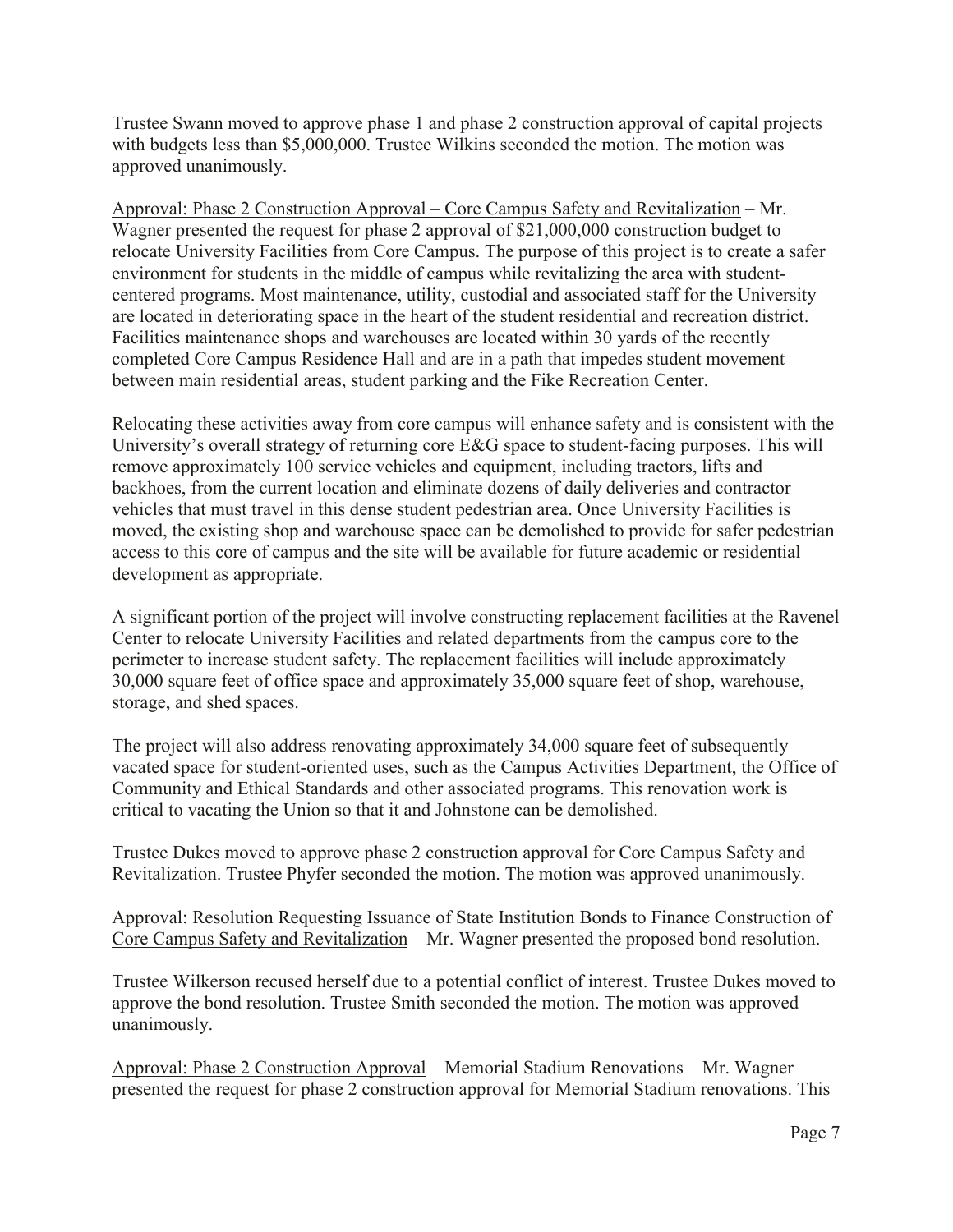request is to establish the Phase II construction budget for comprehensive improvements at Memorial Stadium in two phases. The project scope for Phase A will include three primary areas of improvement including: 1) adding premium seating areas and club spaces; 2) improving ADA accessibility and additional accessible seating; and 3) fan experience upgrades including a new videoboard.

Additional premium seating is needed to meet the significant demand for club and suite seating at the stadium and, as the primary revenue-generating facility for athletics, to meet the need for continued revenue generation and capital gifts for IPTAY. The west end zone area will be expanded with an additional 800-seat concourse-level club with amenities similar to the West Zone and Younts South Club. In addition, significant accessible and wheelchair plus companion seating in the west end will be included where proper sightlines and on-grade access exist.

Fan amenities for the stadium will be upgraded, including installing a larger main videoboard in the east end, a new audio/speaker system, and LED lighting. Included in the east end design will also be strategically expanded pedestrian pathways in and around the Hill and Howard's Rock area.

The project scope for Phase B will include: 1) parking lot enhancements and related site work and 2) football locker room renovations. Renovations to existing parking lots will include general sitework, potential capacity expansion, reorientations and reconfigurations, and amenity layout improvements for better tailgating experiences for IPTAY donors. Finally, the locker room will be expanded from 5,500 to 14,000 square feet, including a video-review space within the locker room and the relocation of equipment and sports medicine functions to provide efficient adjacencies.

Trustee Swann expressed concern about maintaining the connectivity between the stadium and campus.

Trustee Smith moved to approve phase 2 construction approval for Memorial Stadium renovations. Trustee Wilkins seconded the motion. The motion was approved unanimously.

Approval: Resolution Authorizing the Issuance of Athletic Facilities Revenue Bonds to Finance Memorial Stadium Renovations  $-Mr$ . Wagner presented the proposed bond resolution.

Trustee Wilkerson recused herself due to a potential conflict of interest. Trustee Smith moved to approve the bond resolution. Trustee Wilkins seconded the motion. The motion was approved unanimously.

## President's Report

President Clements provided an update. He thanked Chairman McKissick for his six years of service as Chair of the Board of Trustees.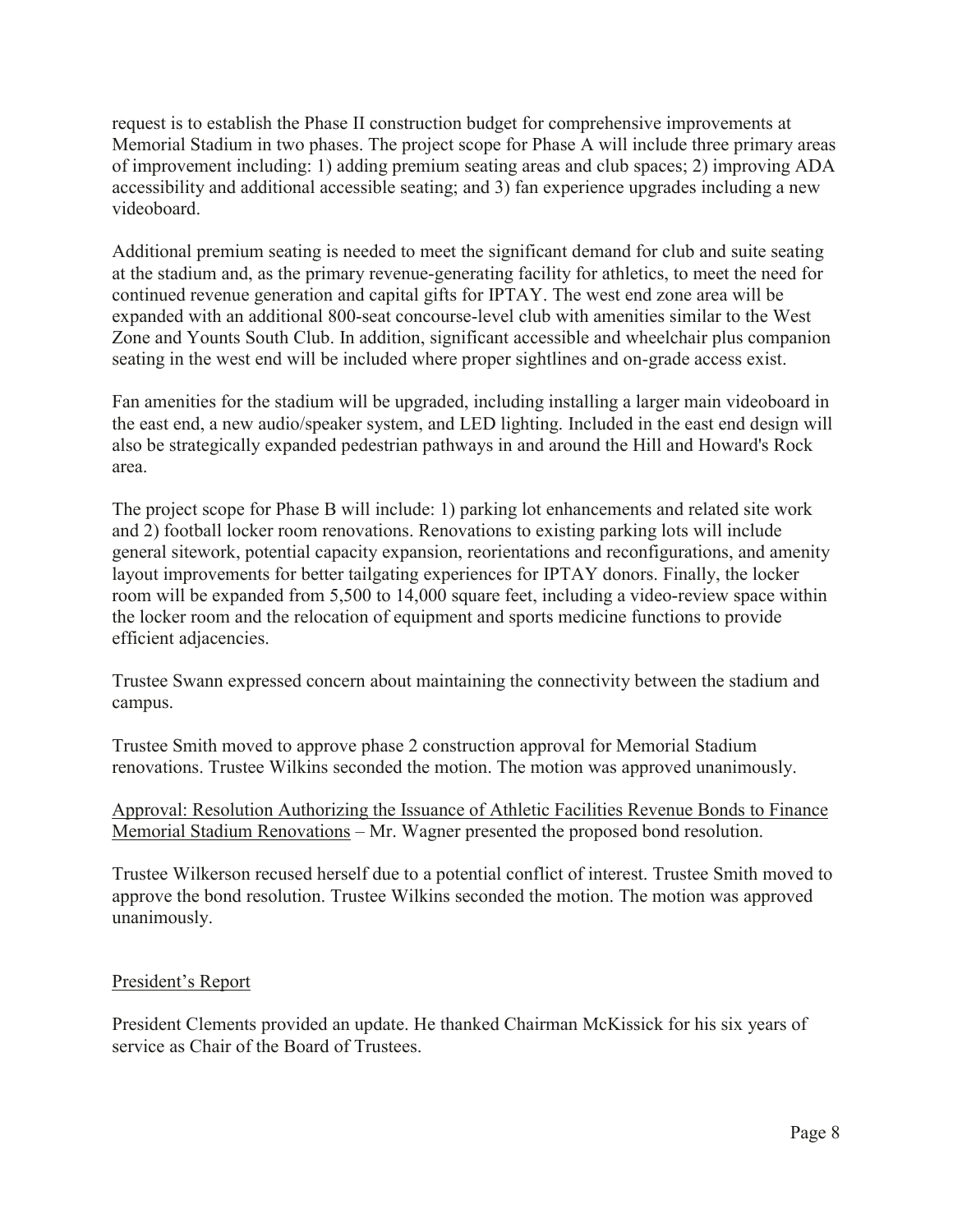Chairman McKissick recessed the full Board meeting.

Trustee Wilkins convened the Compensation Committee. All members were present.

Approval: University Bonus Plan – Mr. Wagner presented a University wide bonus plan in recognition of the hard work and sacrifice of Clemson employees during the pandemic. Eligible employees will receive a bonus of 1.5% of their salary.

Trustee McCarter moved to approve the bonus plan. Trustee McKissick seconded the motion. The motion was approved unanimously.

Trustee Wilkins adjourned the Compensation Committee meeting.

Chairman McKissick reconvened the full Board meeting.

Approval: University Bonus Plan – Trustee Wilkins moved to approve the bonus plan. The motion was approved unanimously.

Chairman McKissick thanked faculty and staff for their efforts over the last year.

## Executive Secretary's Report

ACC Governing Board Certification – Chip Hood presented the annual ACC Governing Board certification for approval, noting it sets out the delegation of responsibility for Athletics matters.

Trustee Phyfer moved to approve the ACC Governing Board Certification. Trustee Wilkins seconded the motion. The motion was approved unanimously.

Election of Chair  $-Mr$ . Hood noted that it is time for election of a new Chair for the Clemson University Board of Trustees. The term will be for two years. There is one nomination for Chair - Trustee Wilkerson.

Trustee Wilkerson was elected Chair of the Board of Trustees by acclamation.

Trustee Lee thanked Chairman McKissick for his six years of service as Chairman of the Board of Trustees and presented him with a ceremonial gavel on behalf of the Board of Trustees.

## Executive Session

Chairman McKissick said it was necessary to go into Executive Session to discuss personnel matters, discuss pending contractual negotiations, to receive information concerning potential donors, and to receive information covered by the attorney client privilege. Trustee McCarter moved to go into Executive Session. Trustee Smith seconded the motion. The motion was